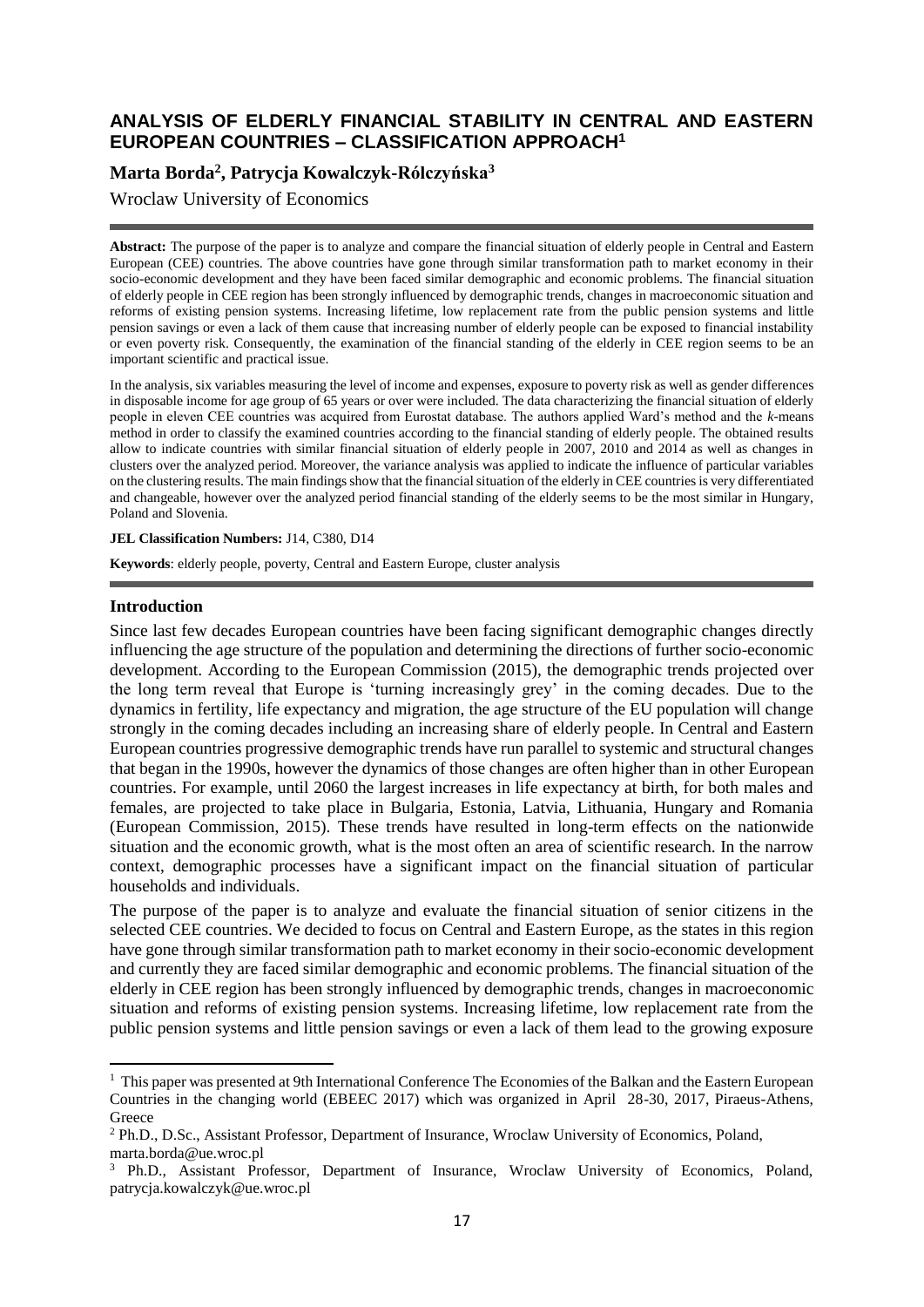of pensioners to poverty risk. Consequently, in our opinion the financial standing of elderly people in CEE region requires comprehensive examination from both scientific and practical point of view.

In the international scientific literature the issues related to financial standing of elderly people are considered from various approaches, however the attention of researchers is mainly focused on the specific changes in consumption and savings profile, which are typical for the considered group of population. Problems related to sources of income in households of pensioners, health care expenses of elderly people and possibilities of accumulation of savings during retirement period have been examined, among others, by Palumbo (1999), Alemayehu & Warner (2004), De Nardi et al. (2010). In Poland, so far relatively few authors have been dealing with the issues concerning the financial situation of the elderly. Ćwiek & Wałęga (2014) carried out the analysis of financial standing of households of elderly people in Poland (in 2000-2012) with the use of regressive modelling, whereas Piekut (2014) examined the consumption of households in Poland compared to other European countries. Much more attention is put on various aspects related to the household financial standing (including, among others, elderly households). For example, saving and investment decisions of households in Poland have been examined recently by Fatuła (2010), Anioła & Gołaś (2013) and Kolasa & Liberda (2014). Świecka (2009) conducted a comprehensive research on indebtedness and insolvency of households in Poland, and Kośny (2013) analyzed the determinants of economic security and its impact on decisions made by the Polish households. Comprehensive studies on the comparison and assessment of the financial situation of elderly people in CEE countries are missing.

The main contribution of the paper is that we made an attempt to conduct a comprehensive analysis of the financial situation of elderly people in CEE countries with the application of the selected classification methods. The results of the research can be useful for both scientists and practitioners interested in the implementation of social policy solutions as well as financial services addressed to the elderly.

The structure of the paper consists of four main parts. After this introduction, a short description of the applied research methods is presented. Next, the main results of the analysis of the elderly financial standing in CCE countries with the use of Ward's method and the *k*-means method are considered. Moreover, the obtained clustering results are examined with the use of variance analysis. Finally, the main conclusions are presented and discussed.

### **Research methods**

In the first stage of our study, the content-related selection of diagnostic variables was conducted. The set of diagnostic variables consists of the selected ratios characterizing the financial standing of elderly people. The stress is put on measures indicating the adequacy of income and expenditure incurred by the elderly, their exposure to poverty risk as well as gender differences in disposable income. The set of diagnostic variables is formed by the following ratios:

- Expenditure on pensions  $(X1)$  defined as the sum of social benefits such as: disability pension, early retirement benefits due to reduced capacity to work, old-age pension, partial pension, survivor's pension and early retirement benefits for labor market reasons, expressed as a percentage of GDP;
- Exercise material deprivation rate 65 years or over  $(X2)$  this indicator expresses the enforced inability to afford some items considered by most people to be desirable or even necessary to lead an adequate life (e.g. to pay their mortgage bills, to face unexpected expenses, to go on holiday, to have a car), measured as a percentage of total population;
- At-risk-of-poverty rate for pensioners  $(X3)$  defined as the share of retired persons with an equivalised disposable income (after social transfer) below the at-risk-of-poverty threshold, which is set at 60% of the national median equivalised disposable income after social transfers, in the total population;
- Relative median income ratio (65+) (X4) ratio of the median equivalised disposable income of people aged above 65 to the median equivalised disposable income of persons aged below 65;
- Gender differences in the relative median income ratio (65+) ( $X5$ ) expressed as relative median income ratio (65+) broken down by group of sex;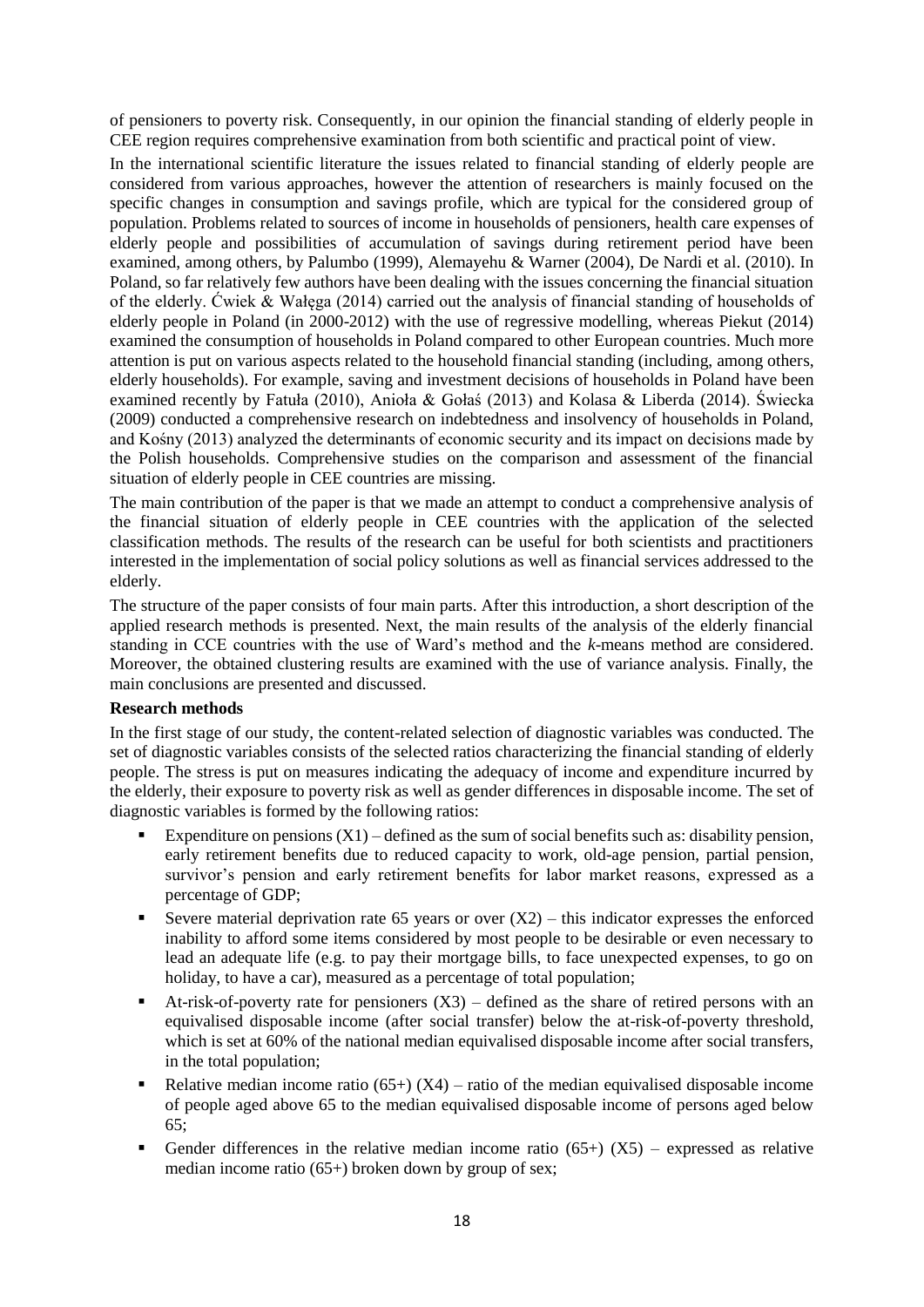**•** Housing cost overburden rate  $(65+)$   $(X6)$  – defined as percentage of persons aged 65 or over (in the total population) living in households where the total housing costs represent more than 40% of disposable income.

Variables X2–X6 represents indicators used in the European Union Statistics of Income and Living Conditions (EU-SILC) survey, whereas  $X1$  is a macroeconomic characteristic referring to the adequacy of pensions by comparing the amount of pension benefits to the level of GDP. All the above-mentioned ratios are expressed in percentages. Moreover, the formal characteristics of selected variables were evaluated using a variation coefficient.

In the next stage of the study, in order to classify the analyzed countries according to the financial situation of the elderly, two research methods, namely Ward's method and the *k*-means method, were applied. The main advantage of the use of these methods is that they allow to compare the examined objects according to given criteria and to create groups of objects which are characterized with similar values of analyzed variables. We chose exactly these methods, because they belong to different groups of classification methods. Ward's method represents the large group of hierarchical clustering methods, whereas the *k*-means method is one of the iterative optimization methods. Consequently, Ward's method and the *k*-means method differ from each other in the grouping scheme.

Ward's method is one of the hierarchical methods used for clustering the objects according to their similarities and / or separation of them according to the differences. It belongs to hierarchical agglomerative methods, which are discussed in details in the scientific literature (e.g. (Ward, 1963; Johnson, 1967; Lance & Williams, 1967a, 1967b; Punj & Steward, 1983; Milligan & Cooper, 1987; Rencher, 2002; Zivadinovic et al., 2009; Everitt et al., 2011)). Hierarchical methods assume that a distance matrix of a set of objects is given. The grouping scheme is as follows: it is initially assumed that every object creates a class (cluster) on its own. Afterwards, a pair of classes with the smallest distance is found at each grouping stage. Both classes are combined, as a result of which the number of classes is reduced by one. Then, the distance between the newly created class and other classes is determined. The procedure is repeated *n*–1 times until all classes are combined in one (Mooi & Sarstedt, 2011). In Ward's method, the variance analysis approach is used for estimating the distance between classes. The method aims at minimizing the within-cluster sum of squared variance (Ward, 1963).

The *k*-means method is a type of iterative optimization method used to "improve" the initial division of a set of objects into *k* classes from the point of view of a certain defined function of the classification quality criterion. This criterion can be defined e.g. as the sum of the Euclidean distance of objects from the centres of their respective class gravity. Depending on the initial division of the objects into classes, defining the function of the quality classification criterion and the rules of determining the number of resultant groups, there are different versions of the *k*-means method, with the most commonly used variant having been developed by Hartigan (1975).

The procedure of the *k*-means method used in the study is as follows:

- 1. The maximum number of iterations is set as well as the number of *k* clusters into which the set of objects is to be divided.
- 2. The initial *k* clusters are defined; in the applied variant of the method, they consist of objects selected in such a way as to maximize the distances between clusters.
- 3. The measure of the correctness of division is calculated, which is the sum of the squares of the Euclidean distance between the centres of gravity of the distinguished classes.
- 4. For the first unallocated object, the distance from each class' gravity centre is calculated and then classified as the nearest grade.
- 5. The classes' gravity centres are calculated, and the correctness of the division is measured; if the value of the division measure has improved, the object remains in the group, otherwise the change is not made, and the next object is considered.
- 6. The first iteration of the procedure is closed with the decision on the last unassigned object.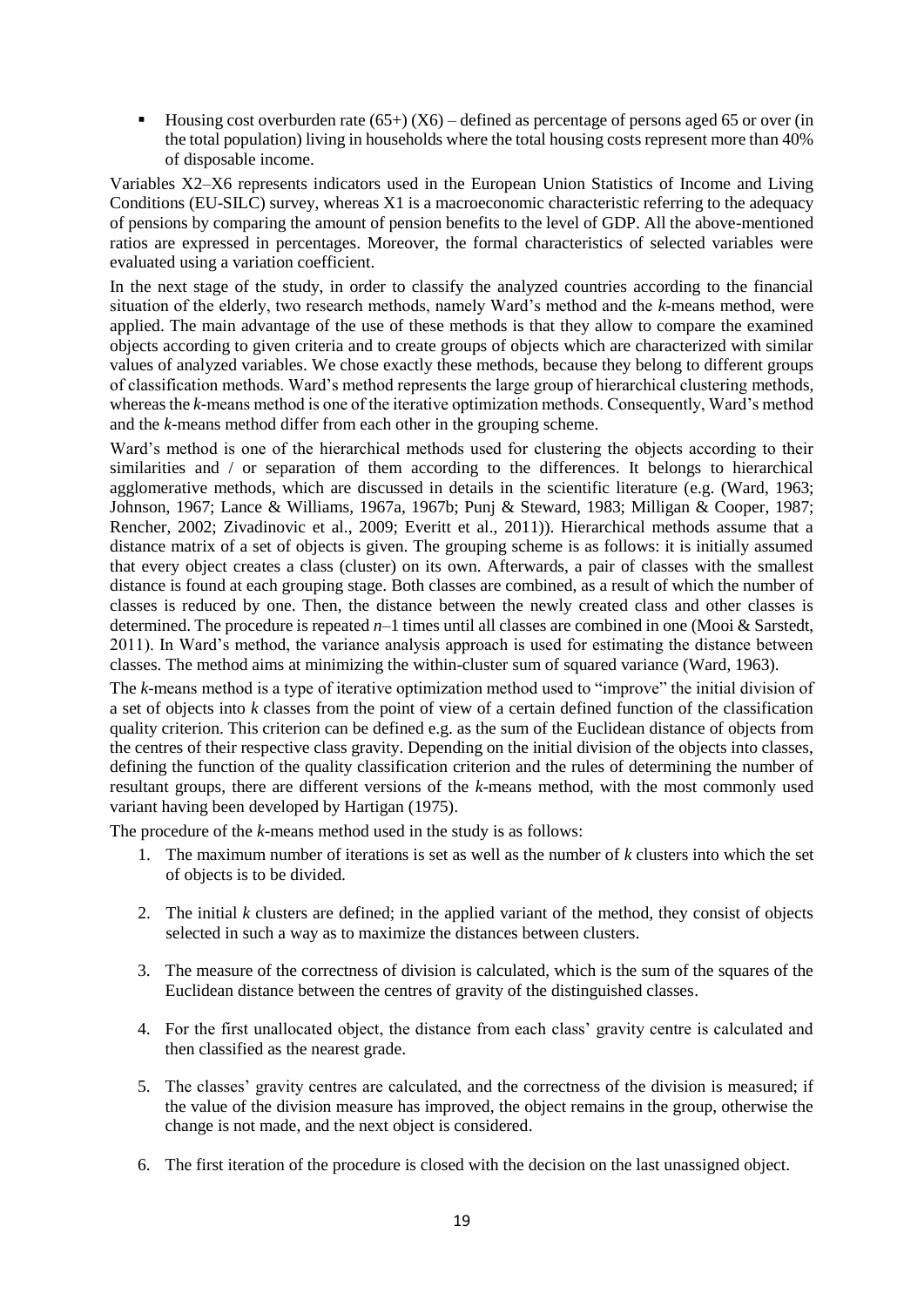7. Consecutive iterations are carried out until all objects are qualified for a class or until the set number of iterations is carried out.

Variance analysis was used to verify the classification results obtained by application of the *k*-means method. A comparison of the variation within clusters to the variation in the clusters was performed. It is desirable that the variation within the clusters is smaller than the variation between clusters.

## **Data and results**

Data from the Eurostat database for 2007, 2010 and 2014 was used in the conducted study in order to compare the financial situation of elderly people in selected Central and Eastern European countries. The following countries were included in the study: Bulgaria, the Czech Republic (in 2016 the Czech Republic changed into Czechia), Estonia, Croatia (with the exception of 2007), Latvia, Lithuania, Hungary, Poland, Romania, Slovenia, and Slovakia.

The variables described above have been applied for this research, and their statistical characteristics are shown in Table 1. This allows for a comparison of average values and variation of the considered variables in the whole set of Central and Eastern European countries accepted for the study.

| <b>Variable</b>                                                                         | 2007           |       |       | 2010           |          |       | 2014           |          |       |
|-----------------------------------------------------------------------------------------|----------------|-------|-------|----------------|----------|-------|----------------|----------|-------|
|                                                                                         | $\overline{x}$ | S     | CV    | $\overline{x}$ | $\bf{s}$ | CV    | $\overline{x}$ | $\bf{s}$ | CV    |
| <b>Expenditure</b><br>on<br>pensions<br>as<br>percentage of GDP                         | 7.61           | 2.04  | 0.268 | 9.67           | 1.18     | 0.121 | 9.11           | 1.49     | 0.164 |
| <b>Severe</b><br>material<br>deprivation rate 65<br>years or over                       | 25.37          | 19.05 | 0.751 | 19.68          | 14.82    | 0.753 | 15.9           | 10.11    | 0.636 |
| At-risk-of-poverty<br>rate for pensioners                                               | 24.73          | 14.03 | 0.567 | 19.23          | 9.54     | 0.496 | 20.54          | 11.05    | 0.538 |
| <b>Relative</b><br>median<br>income ratio $(65+)$                                       | 0.80           | 0.12  | 0.155 | 0.85           | 0.1      | 0.106 | 0.87           | 0.13     | 0.146 |
| <b>Gender differences</b><br>the<br>relative<br>in<br>median<br>income<br>ratio $(65+)$ | 0.76           | 0.13  | 0.17  | 0.82           | 0.13     | 0.158 | 0.81           | 0.11     | 0.139 |
| <b>Housing</b><br>cost<br>overburden<br>rate<br>$(65+)$                                 | 14.91          | 8.31  | 0.557 | 10.79          | 5.45     | 0.505 | 10.51          | 3.57     | 0.340 |

Source: Authors' work based on data from Eurostat, http://ec.europa.eu/eurostat/web/income-andliving-conditions/data/database

The criterion for selecting the variables for the study was the variation coefficient. The critical value of the coefficient was assumed as follows  $|CV^*| = 0.1$ , which lead to all variables being included in the

study. The next step in the analysis was application of Ward's method and the *k*-means method in order to classify CEE countries based on the financial situation of senior citizens. Statistica software was used in this part of analysis. The results clearly show that the situation of the elderly in Central and Eastern European states is differentiated.

Grouping with the use of Ward's method allows to discern four classes of countries in each of the examined years (Figure 1, Figure 2, Figure 3 and Table 2).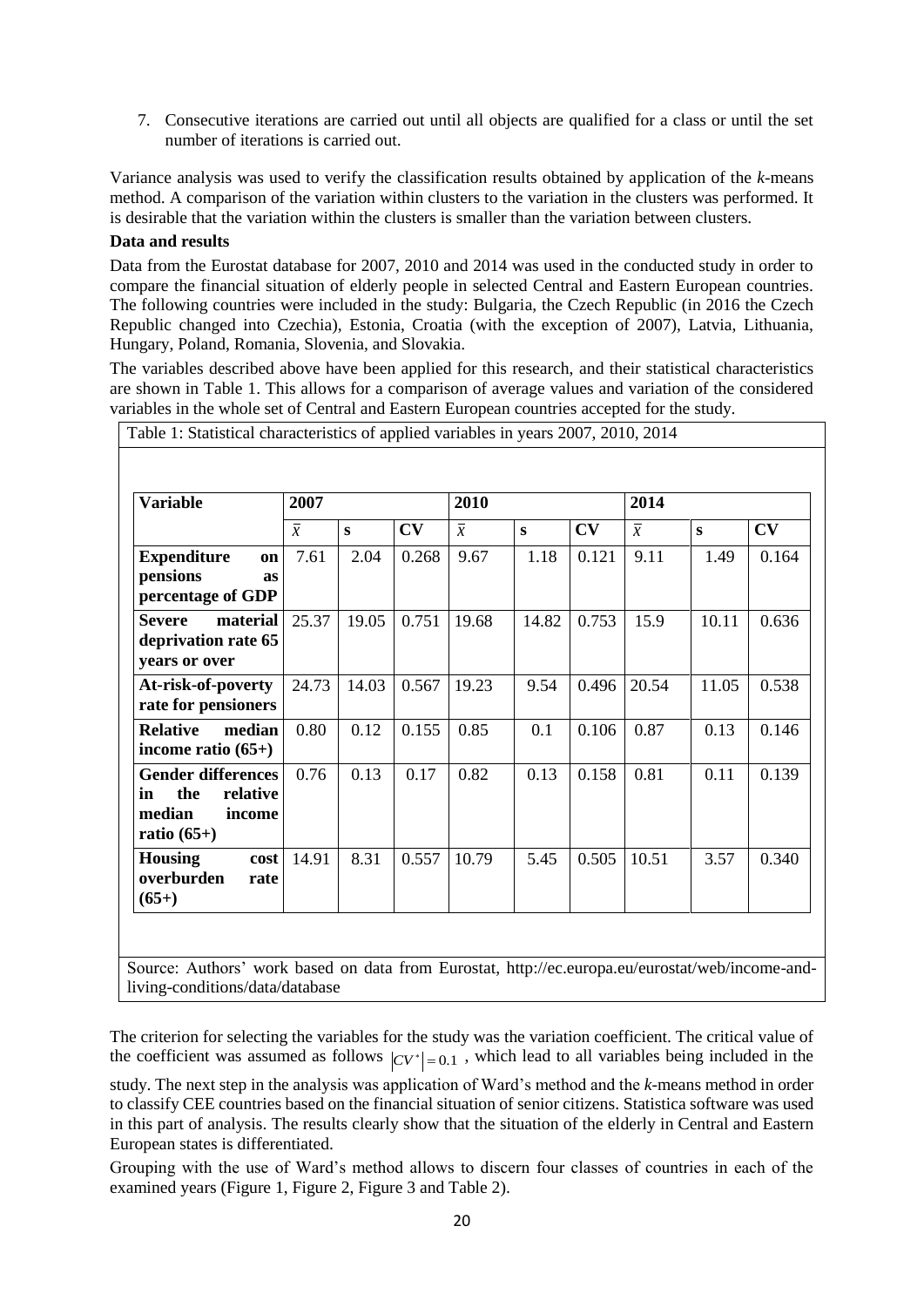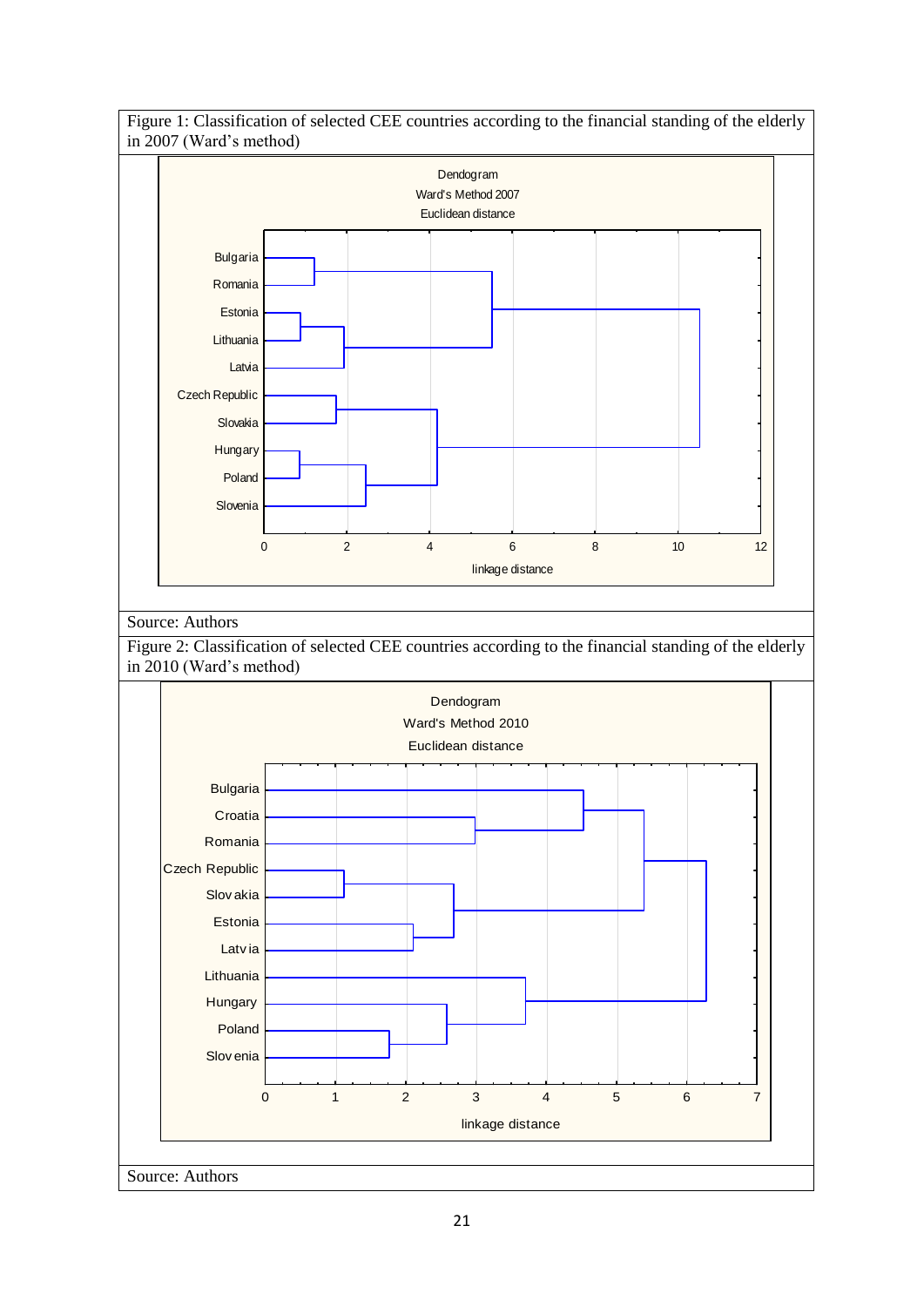Figure 3: Classification of selected CEE countries according to the financial standing of the elderly in 2014 (Ward's method)



| Table 2: Results of Ward's method |           |                |                |                |
|-----------------------------------|-----------|----------------|----------------|----------------|
|                                   |           | 2007           | 2010           | 2014           |
|                                   | Class $1$ | Bulgaria       | Bulgaria       | Bulgaria       |
|                                   |           | Romania        |                | Romania        |
|                                   | Class 2   | Estonia        | Romania        | Estonia        |
|                                   |           | Latvia         | Croatia        | Latvia         |
|                                   |           | Lithuania      |                | Lithuania      |
|                                   | Class 3   | Slovakia       | Slovakia       | Slovakia       |
|                                   |           | Czech Republic | Czech Republic | Hungary        |
|                                   |           |                | Estonia        | Czech Republic |
|                                   |           |                | Latvia         |                |
|                                   | Class 4   | Slovenia       | Slovenia       | Slovenia       |
|                                   |           | Poland         | Poland         | Poland         |
|                                   |           | Hungary        | Hungary        | Croatia        |
|                                   |           |                | Lithuania      |                |
| Source: Authors                   |           |                |                |                |

The classification results obtained by application of Ward's method indicate that in each of the examined years, the financial situation of elderly people in Slovakia and the Czech Republic, Estonia and Latvia, Poland and Slovenia was very similar, since these three pairs of countries are always in the same group. Slovakia and the Czech Republic are characterized by almost the same values of expenditure on pensions (which are similar to the average values of this indicator presented in Table 1) and relatively low at-riskof-poverty rates for pensioners (for Slovakia:  $2007 - 11.4\%$ , in  $2010 - 10\%$ , in  $2014 - 7.6\%$ ; for the Czech Republic: in  $2007 - 7.9\%$ , in  $2010 - 10.6\%$ , in  $2014 - 9.1\%$ ). It should be noted, however, that in all analyzed years the lowest percentage of pensioners who were exposed to the risk of poverty was observed in Hungary. At the same time, the highest values of the at-risk-of-poverty rate for pensioners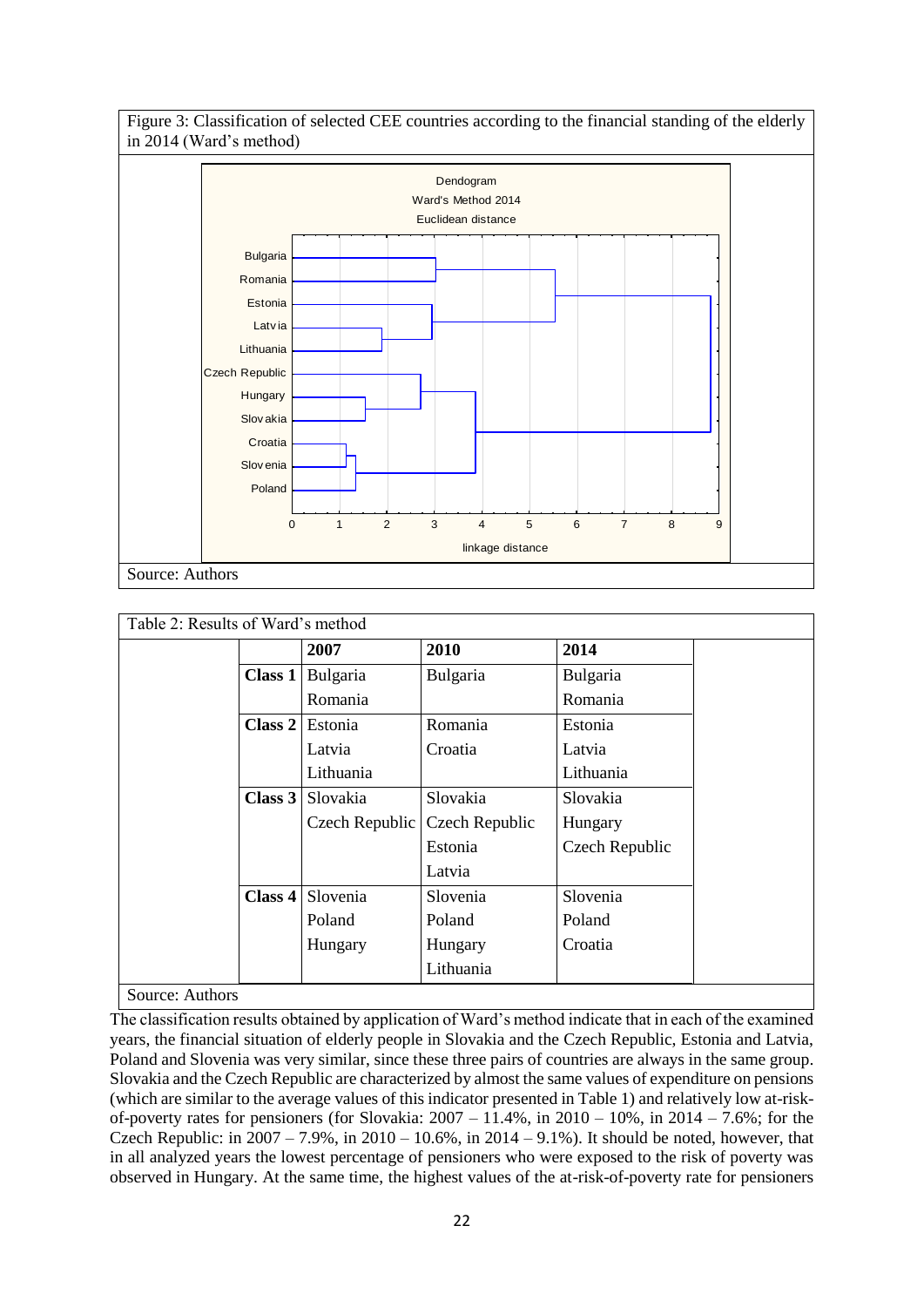were recorded for Estonia and Latvia, in particular in 2007 and 2014. In both years, the value of this indicator was significantly higher than the scores for other countries and four times higher than the value for Slovakia and the Czech Republic (for Estonia: 42.9% in 2007 and 42.2% in 2014; for Latvia 43.7% in 2007 and 35.5% in 2014). This means that in Estonia and Latvia numbers of pensioners who were exposed to the risk of poverty were the highest, although in 2007 Lithuania also had a high indicator, which may be the reason why this country was included in the same class as Estonia and Latvia. The third best-known pair: Poland and Slovenia are characterized by, at the same time, the highest values of expenditure on pensions (a little more than  $11\%$ ) and relative median income ratio (65+) in 2010 and 2014. It should be emphasized that even though pension expenditure is the largest contributor to GDP, at-risk-of-poverty rates for pensioners are not low. In Slovenia in 2007 and in 2010 more than 25% of retirees were exposed to the risk of poverty.

Countries that stand out and where at the same time the financial situation of elderly people is the most difficult are Bulgaria and Romania. Both recorded significantly higher rates of severe material deprivation in people aged 65 or over (for Bulgaria: 67.2% in 2007, 58.1% in 2010 and 40.3% in 2014; for Romania: in 2007 - 50%, in 2010 - 32% and in 2014 - 26%). Such high values indicate that a very large group of people aged 65 and over was unable meet at least a couple of basic needs due to financial reasons. The only positive in this situation is that in the subsequent years the value of this indicator declined, suggesting an improvement in the financial standing of elderly people. The lowest values for this indicator, i.e. 6.5% in 2007, 4.3% in 2010 and 5.1% in 2014, were recorded in the Czech Republic.

|         | 2007                  | 2010           | 2014           |
|---------|-----------------------|----------------|----------------|
| Class 1 | <b>Czech Republic</b> | Bulgaria       | Bulgaria       |
|         | Hungary               | Croatia        | Romania        |
|         | Poland                | Latvia         |                |
|         | Slovenia              |                |                |
|         | Slovakia              |                |                |
| Class 2 | Latvia                | Romania        | Estonia        |
|         |                       | Lithuania      | Latvia         |
|         |                       |                | Lithuania      |
|         | Class 3 Bulgaria      | Slovakia       | Slovakia       |
|         | Romania               | Czech Republic | Hungary        |
|         |                       | Estonia        | Czech Republic |
| Class 4 | Estonia               | Slovenia       | Slovenia       |
|         | Lithuania             | Poland         | Poland         |
|         |                       | Hungary        | Croatia        |

The *k*-means method classification results presented in Table 3 correspond to those obtained using Ward's method. Romania and Bulgaria represent a separate class in 2007 and in 2014. Analysis of average values for their cluster in both years clearly indicates the significantly higher values of housing cost overburden rate and severe material deprivation rate for people aged 65 years or over. This confirms the earlier conclusion that the financial situation of elderly people in Romania and Bulgaria was the worst.

In 2007 the best financial situation had the elderly in the Czech Republic, Hungary, Poland, Slovenia and Slovakia (class 1). Analysis of average values of indicators for this class indicates the highest values of the ratios (relative to the average values of indicators in other classes): expenditure on pensions, relative median income ratio (65+) and gender differences in relative median income ratio (65+) and the lowest values (relative to the average values of indicators in other classes) of: at-risk-of-poverty rate for pensioners and severe material deprivation rate for people aged 65 years or over.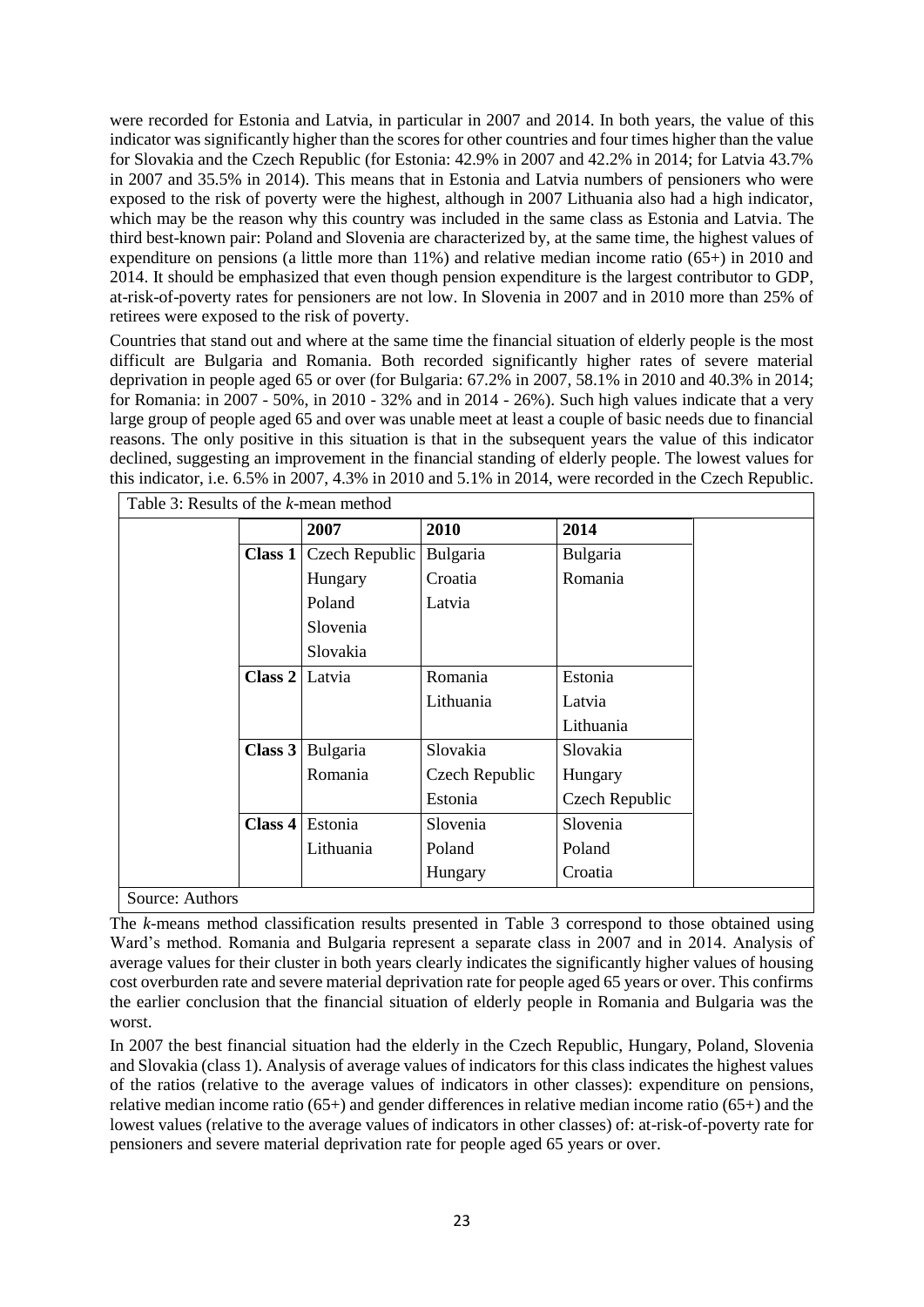In 2010, the elderly living in Hungary, Poland and Slovenia (class 4) had the best financial situation. In 2014 it was similar because the analysis of average values of indicators for each clusters indicated that the elderly living in countries belonging to class 4 were in the best financial situation.

It should also be stressed that the performed variance analysis indicates the correctness of the classification carried out using the *k*-means method. The variances within the classes were usually smaller than the variances between classes. At the same time it points out which variables constituted the main criterion determining the obtained clustering results. These were respectively: in 2007 – gender differences in relative median income ratio (65+), at-risk-of-poverty rate for senior citizens, and severe material deprivation rate, while in  $2010$  – relative median income ratio  $(65+)$  and expenditure on pensions, and in 2014 – expenditure on pensions and at-risk-of-poverty rate for pensioners.

### **Conclusion**

Examining the financial standing of elderly people is a very important issue in the face of both demographic and economic changes in Central and Eastern Europe. According to Eurostat forecasts (until 2060), life expectancy will be the greatest in developing countries, especially in Latvia, Lithuania, Romania and Bulgaria (European Commission, 2015). Taking this into account, the aforementioned research findings become even more worrying. In particular, Romania and Bulgaria face a very serious challenge, because in Central and Eastern Europe they are the countries where the financial situation of elderly people is already the most difficult.

Comparing the financial standing of older people in developing countries is not an easy task, especially over the longer term. There is no complete, detailed data, mainly due to the different moments of accession to the European Union and the need to provide relevant data. However, the results of classification with the use of Ward's method and *k*-means method presented in the paper allow formulating relevant conclusions. In addition to the aforementioned countries with the most difficult financial situation of senior citizens, it should be emphasized that the financial standing of the retirees seems to be similar in Slovenia and Poland and in the Czech Republic and Slovakia (these countries belonged to the same groups in each of the analyzed years for both applied research methods). The results of Ward's method also point that the financial situation of elderly people in Estonia and Latvia is similar.

This study contributes to the development of the silver economy and constitutes a part of a greater research on the financial standing of elderly people in Europe.

#### **References**

Alemayehu, B. & Warner, K.E. (2004). The Life Distribution of Health Care Costs. *Health Services Research*, 39(3), 627–642, doi: 10.1111/j.1475-6773.2004.00248.x

Anioła, P. & Gołaś, Z. (2013). *Zachowania oszczędnościowe gospodarstw domowych w Polsce* [Savings behaviour of households in Poland]. Poznań: Poznań University of Life Sciences Publishing House.

Ćwiek, M. & Wałęga, A. (2014). Financial situation of households of elderly people in Poland. Proceedings of IAC-EMM 2014: International Academic Conference on Economics, Management and Marketing in Prague.

De Nardi, M., French, E., & Jones, J. B. (2010). Why do the elderly save? The role of medical expenses. *Journal of Political Economy*, 118, 39–75. Retrieved from http://www.jstor.org/stable/10.1086/651674

European Commission. (2015). *The 2015 Ageing Report*. European Economy, 3, 1–424.

Everitt, B. S., Landau, S., Leese, M., & Stahl, D. (2011). *Cluster analysis*. Chichester: John Wiley & Sons Ltd.

Fatuła, D. (2010). *Zachowania polskich gospodarstw domowych na rynku finansowym* [Behaviour of the Polish households in the financial market]. Cracow: Cracow University of Economics Publishing House.

Hartigan, J. A. (1975). *Clustering Algorithms*. New York: John Wiley & Sons Ltd.

*Income and living condition Database Eurostat*, Retrieved February 20, 2017, from http://ec.europa.eu/eurostat/web/incomeand-living-conditions/data/database

Johnson, S. C. (1967). Hierarchical clustering schemes. *Psychometrika*, 32, 241–254. doi: 10.1007/BF02289588

Kolasa, A., & Liberda, B. (2014). Determinants of saving in Poland: Are they different than in other OECD countries. University of Warsaw Working Papers, No. 13/2014 (130). Retrieved from http://193.0.77.191/inf/wyd/WP/WNE\_WP130.pdf Kośny, M. (2013). *Determinanty bezpieczeństwa ekonomicznego rodzin* [Determinants of economic security of families]. Wroclaw: Wroclaw University of Economics Publishing House.

Lance, G. N., & Williams, W. T. (1967a). A general theory of classificatory sorting strategies I. Hierarchical system. *The Computer Journal*, 9, 373–380. Retrieved from http://biocomparison.ucoz.ru/\_ld/0/50\_Lance\_Willams\_1.pdf